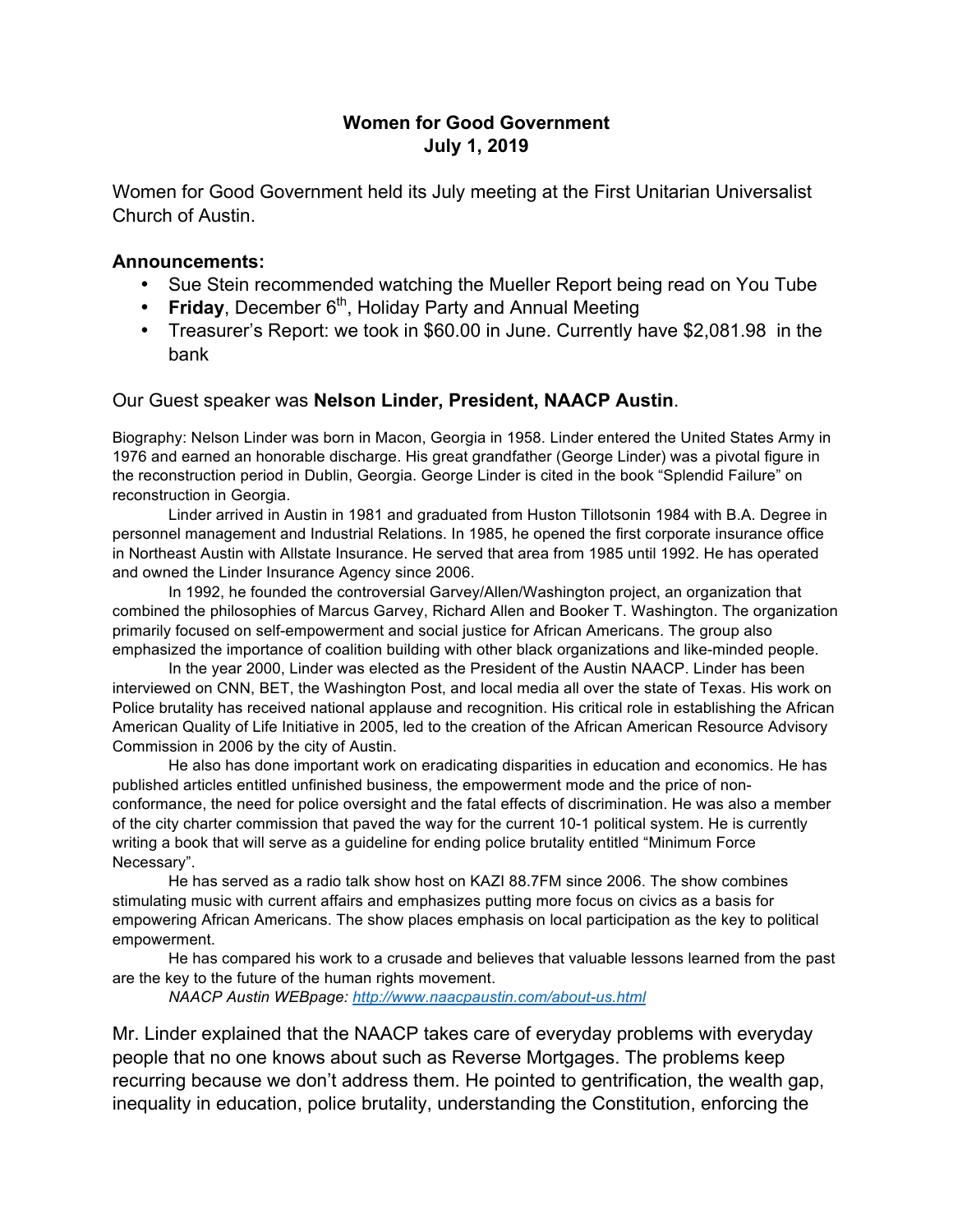Constitution, knowing our history, and the need for a fair criminal justice system as some of the issues we need to address. He said that we all need to have the courage to have conversations about injustices in order to make policies that address them.

Q: Does Austin have a decreasing black population?

A: Black population is being displaced (primarily from East Austin) so dispersed and is moving to Manor, Pflugerville, etc. We need to talk about why we don't have a more balanced economy.

Q: What can we do about Texas Confederate Heros' Day

A: It would take a vote from the state legislature to get rid of it

General thoughts on:

- Civilian Oversight Board: oversight is no the answer
- Reparations: it is an international concept. Looking back in history we had it after the civil war until Andrew Johnson. Mr. Linder says yes to reparations and we need to understand inheritance.
- the 2020 election Who one votes for is an individual choices based on policy, vision, experience.
- Voter suppression Reauthorize the Voting Rights Act. Participate in the system: Register and Vote!
- Inequity in Austin: local leadership isn't looking at the economy and how it is inequitable and how to fix it. Too many task forces and not enough action. Example- Soccer Field is adding to the inequity and environmental problems
- The next version of CodeNext: he calls it Code Never and beat it in Court last year; he believes it will mean more gentrification especially in East Austin and will fight it. Government and industries go for the most marginalized first - we need to stand up for each other – Community Organization

After Mary Patrick and the group thanked Mr. Linder for his time and remarks, three candidates running for judicial offices spoke to the membership.

**Beth Fagin Payan**, a prosecutor with the Travis County District Attorney's Office for the past 23 years, is running for the seat in Criminal District Court 427. Important concerns of hers include parity and restorative justice. At this time she is also President of the Capital Area Democratic Women.

**Selena Alvarenga** is running for Judge for the 250th. This is a new felony bench that will serve all of Travis County. She is an openly gay candidate who has been working with indigent populations in Austin for 15 years. She is concerned about making resources open to new groups.

Also running for the 250th is **Amy Meredith** currently of the District Attorney's Office. Her concerns include current practices of sending people to jail for low level offenses and the need for well qualified judges to handle violent crimes such as homicide.